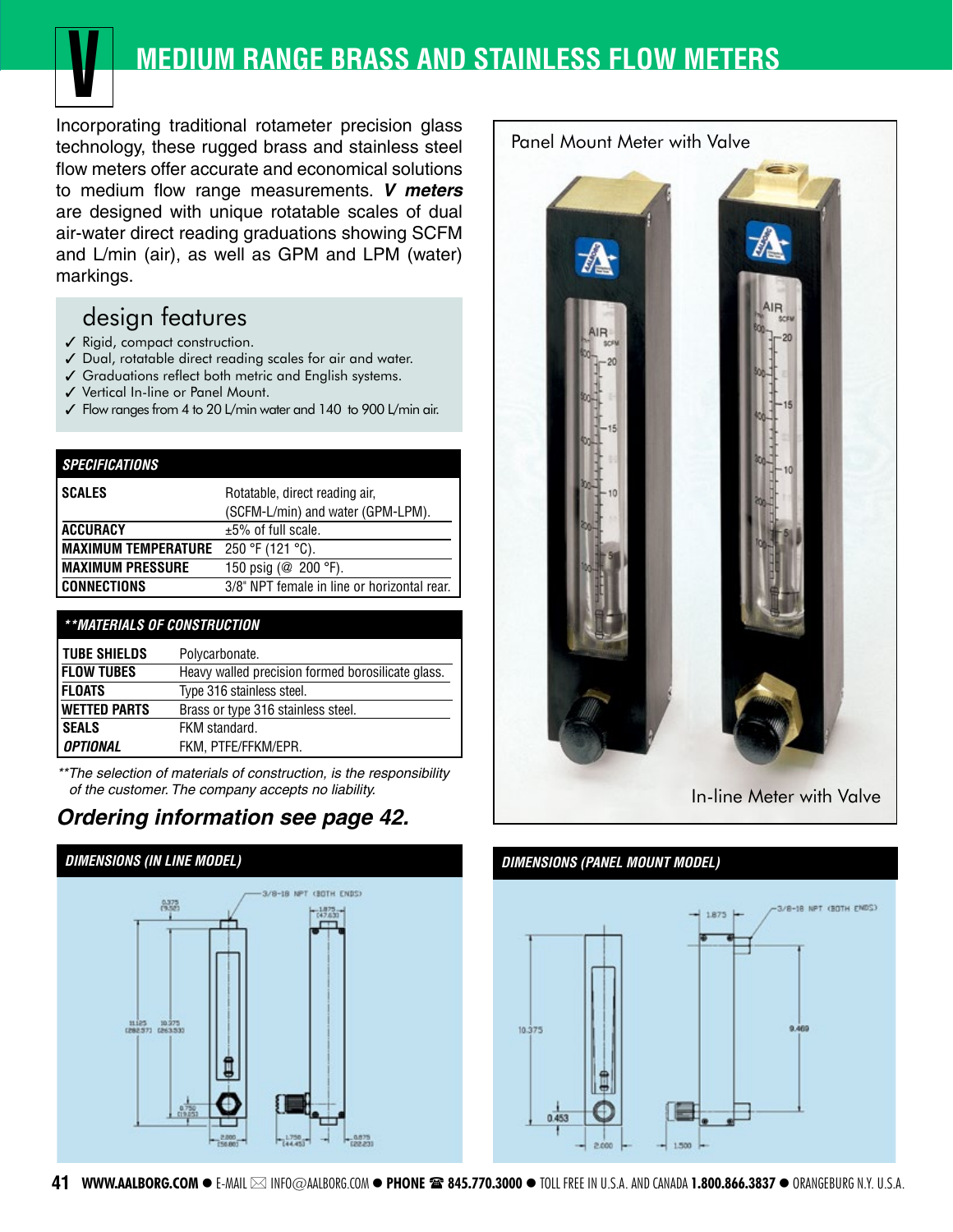# **MEDIUM RANGE PTFE FLOW METERS**

Incorporating traditional variable area precision glass technology, these rugged PTFE flow meters offer accurate and economical solutions to medium flow range measurements. **V meters** are designed with unique rotatable scales of dual air-water direct reading graduations showing SCFM and L/min (air), as well as GPM and LPM (water) markings.

## LEAK INTEGRITY

Flow meters are individually tested on a Mass Spectrometer Leak Detector and certified to a leak integrity rating of  $1 \times 10^{-7}$  sccs Helium or better.

### **SPECIFICATIONS**

| <b>SCALES</b>                         | Rotatable, direct reading air,              |
|---------------------------------------|---------------------------------------------|
|                                       | (SCFM-L/min) and water (GPM-LPM).           |
|                                       | Scale length is 127mm (nominal).            |
| <b>ACCURACY</b>                       | $±5\%$ of full scale.                       |
| MAXIMUM TEMPERATURE 150 °F (65 °C.)   |                                             |
| MAXIMUM PRESSURE 100 psig (6.7) bars. |                                             |
| <b>CONNECTIONS</b>                    | 3/8" NPT female in line or horizontal rear. |
| <b>LEAK INTEGRITY</b>                 | Individually leak tested and certified.     |

| <i><b>**MATERIALS OF CONSTRUCTION</b></i> |                                                   |
|-------------------------------------------|---------------------------------------------------|
| <b>TUBE SHIELDS</b> Polycarbonate.        |                                                   |
| <b>FLOW TUBES</b>                         | Heavy walled precision formed borosilicate glass. |
| <b>FLOATS</b>                             | PTFF.                                             |
| <b>WETTED PARTS PTFE, PEEK</b>            |                                                   |
| <b>SEALS</b>                              | <b>PTFF</b>                                       |

\*\*The selection of materials of construction, is the responsibility of the customer. The company accepts no liability.

## **Ordering information see page 42.**





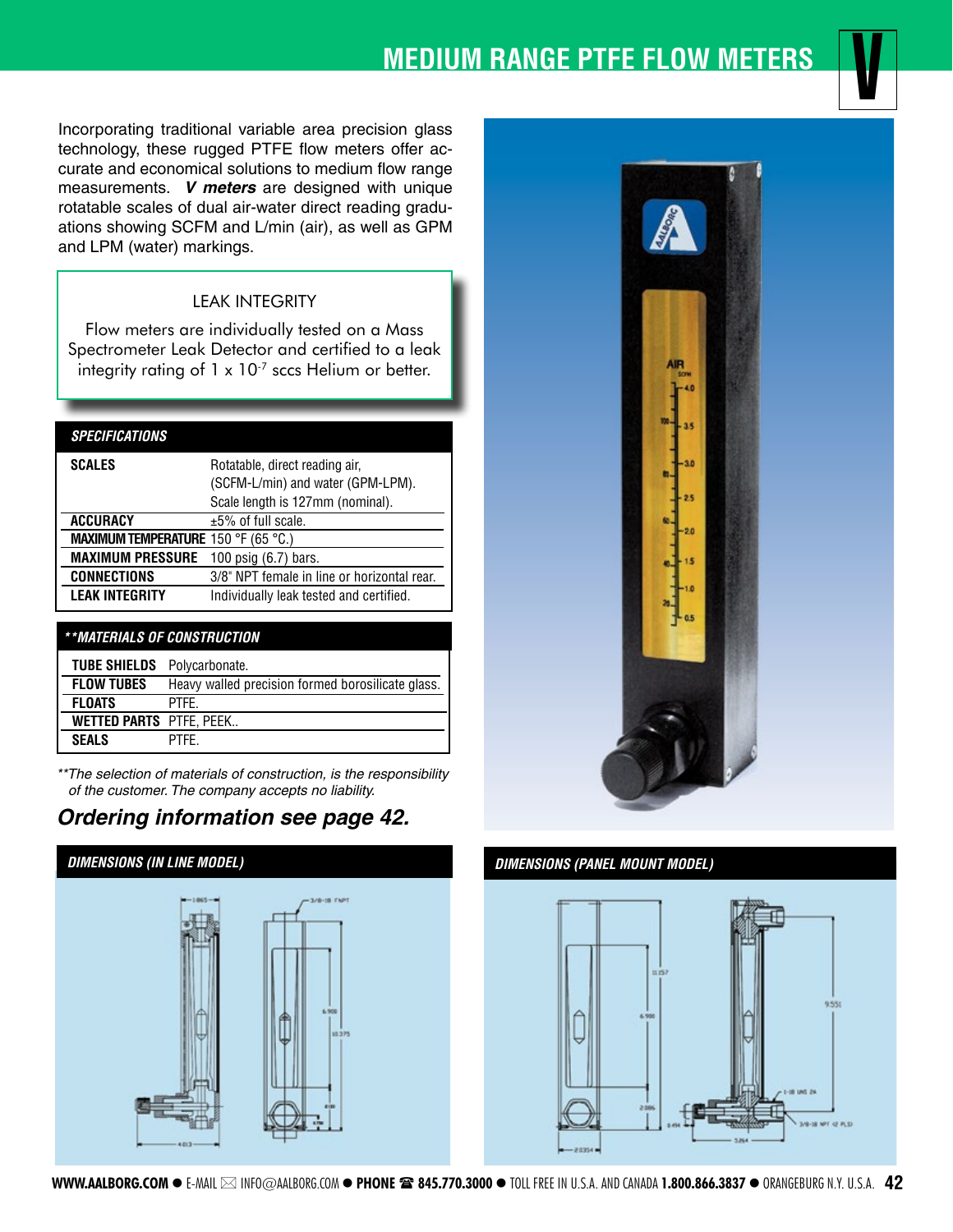## **Configure and Order Online: [Model V Medium Range Flow Meters](https://www.aalborg.com/model-v-medium-range-flow-meters_o/9)**

| <b>VERTICAL IN LINE</b> |                   |                 |             |                     |              |            |  |  |
|-------------------------|-------------------|-----------------|-------------|---------------------|--------------|------------|--|--|
| <b>MODEL NUMBER</b>     |                   | END             |             | <b>MAXIMUM FLOW</b> |              |            |  |  |
| <b>BUILT IN VALVE</b>   | <b>NO VALVE</b>   | <b>FITTING</b>  | Air         |                     | <b>Water</b> |            |  |  |
|                         |                   | <b>MATERIAL</b> | <b>SCFM</b> | L/min               | GPM          | <b>LPM</b> |  |  |
| VIB4-VA-V01-01-ST       | VPB3-VA-V01-02-ST | <b>Brass</b>    | h.          | 140                 | 1.2          | 4          |  |  |
| VIB4-VA-V02-01-ST       | VIB3-VA-V02-01-ST | <b>Brass</b>    | 10          | 280                 | 2            | 8          |  |  |
| VIB4-VA-V03-01-ST       | VIB3-VA-V03-01-ST | <b>Brass</b>    | 15          | 425                 | 3            | 11.5       |  |  |
| VIB4-VA-V04-01-ST       | VIB3-VA-V04-01-ST | <b>Brass</b>    | 20          | 575                 | 4            | 15         |  |  |
| VIB4-VA-V05-01-ST       | VIB3-VA-V05-01-ST | <b>Brass</b>    | 30          | 900                 | 5            | 20         |  |  |
| VIS4-VA-V01-01-ST       | VIS3-VA-V01-01-ST | 316 s.s         | 5           | 140                 | 1.2          | 4          |  |  |
| VIS4-VA-V02-01-ST       | VIS3-VA-V02-01-ST | 316 s.s         | 10          | 280                 | 2            | 8          |  |  |
| VIS4-VA-V03-01-ST       | VIS3-VA-V03-01-ST | 316 s.s         | 15          | 425                 | 3            | 11.5       |  |  |
| VIS4-VA-V04-01-ST       | VIS3-VA-V04-01-ST | 316 s.s         | 20          | 575                 | 4            | 15         |  |  |
| VIS4-VA-V05-01-ST       | VIS3-VA-V05-01-ST | $316$ s.s       | 30          | 900                 | 5            | 20         |  |  |

| <b>PANEL MOUNT METERS</b> |                   |                 |                     |       |                |              |  |  |
|---------------------------|-------------------|-----------------|---------------------|-------|----------------|--------------|--|--|
| <b>MODEL NUMBER</b>       |                   | <b>END</b>      | <b>MAXIMUM FLOW</b> |       |                |              |  |  |
| <b>BUILT IN VALVE</b>     | <b>NO VALVE</b>   | <b>FITTING</b>  |                     | Air   |                | <b>Water</b> |  |  |
|                           |                   | <b>MATERIAL</b> | <b>SCFM</b>         | L/min | <b>GPM</b>     | <b>LPM</b>   |  |  |
| VPB4-VA-V01-02-ST         | VPB3-VA-V01-02-ST | <b>Brass</b>    | 5                   | 140   | 1.2            | 4            |  |  |
| VPB4-VA-V02-02-ST         | VPB3-VA-V02-02-ST | <b>Brass</b>    | 10                  | 280   | 2              | 8            |  |  |
| VPB4-VA-V03-02-ST         | VPB3-VA-V03-02-ST | <b>Brass</b>    | 15 <sup>15</sup>    | 425   | 3              | 11.5         |  |  |
| VPB4-VA-V04-02-ST         | VPB3-VA-V04-02-ST | <b>Brass</b>    | 20                  | 575   | 4              | 15           |  |  |
| VPB4-VA-V05-02-ST         | VPB3-VA-V05-02-ST | <b>Brass</b>    | 30                  | 900   | 5              | 20           |  |  |
| VPS4-VA-V01-02-ST         | VPS3-VA-V01-02-ST | 316 s.s         | 5                   | 140   | 1.2            | 4            |  |  |
| VPS4-VA-V02-02-ST         | VPS3-VA-V02-02-ST | $316$ s.s       | 10                  | 280   | $\mathfrak{p}$ | 8            |  |  |
| VPS4-VA-V03-02-ST         | VPS3-VA-V03-02-ST | $316$ s.s       | 15                  | 425   | 3              | 11.5         |  |  |
| VPS4-VA-V04-02-ST         | VPS3-VA-V04-02-ST | 316 s.s         | 20                  | 575   | 4              | 15           |  |  |
| VPS4-VA-V05-02-ST         | VPS3-VA-V05-02-ST | $316$ s.s       | 30                  | 900   | 5              | 20           |  |  |

| <b>PTFE VERTICAL IN LINE METERS</b> |                   |                 |                     |       |            |       |  |  |  |
|-------------------------------------|-------------------|-----------------|---------------------|-------|------------|-------|--|--|--|
| <b>MODEL NUMBER</b>                 |                   | <b>END</b>      | <b>MAXIMUM FLOW</b> |       |            |       |  |  |  |
| <b>BUILT IN VALVE</b>               | <b>NO VALVE</b>   | <b>FITTING</b>  | Air                 |       | Water      |       |  |  |  |
|                                     |                   | <b>MATERIAL</b> | <b>SCFM</b>         | L/min | <b>GPM</b> | LPM   |  |  |  |
| VIT4-TA-V06-01-TF                   | VIT3-TA-V06-01-TF | <b>PTFE</b>     | 3.5                 | 100   | 0.8        | 3     |  |  |  |
| VIT4-TA-V07-01-TF                   | VIT3-TA-V07-01-TF | <b>PTFE</b>     |                     | 200   | 1.5        | 5.75  |  |  |  |
| VIT4-TA-V08-01-TF                   | VIT3-TA-V08-01-TF | <b>PTFE</b>     | 10.5                | 300   | 2.2        | 8.25  |  |  |  |
| VIT4-TA-V09-01-TF                   | VIT3-TA-V09-01-TF | <b>PTFE</b>     | 14                  | 400   | 2.9        | 11    |  |  |  |
| VIT4-TA-V10-01-TF                   | VIT3-TA-V10-01-TF | <b>PTFE</b>     | 17.5                | 500   | 3.5        | 13.25 |  |  |  |
| VIT4-TA-V11-01-TF                   | VIT3-TA-V11-01-TF | <b>PTFE</b>     | 22                  | 625   | 4.1        | 16    |  |  |  |

| <b>PTFE PANEL MOUNT METERS</b> |                                                   |                 |             |       |               |            |  |  |
|--------------------------------|---------------------------------------------------|-----------------|-------------|-------|---------------|------------|--|--|
|                                | <b>MODEL NUMBER</b><br><b>MAXIMUM FLOW</b><br>END |                 |             |       |               |            |  |  |
| <b>BUILT IN VALVE</b>          | <b>NO VALVE</b>                                   | <b>FITTING</b>  |             | Air   | <b>Water</b>  |            |  |  |
|                                |                                                   | <b>MATERIAL</b> | <b>SCFM</b> | L/min | <b>GPM</b>    | <b>LPM</b> |  |  |
| VPT4-TA-V06-02-TF              | VPT3-TA-V06-02-TF                                 | <b>PTFE</b>     | 3.5         | 100   | 0.8           | 3          |  |  |
| VPT4-TA-V07-02-TF              | VPT3-TA-V07-02-TF                                 | <b>PTFE</b>     |             | 200   | 1.5           | 5.75       |  |  |
| VPT4-TA-V08-02-TF              | VPT3-TA-V08-02-TF                                 | <b>PTFE</b>     | 10.5        | 300   | $2.2^{\circ}$ | 8.25       |  |  |
| VPT4-TA-V09-02-TF              | VPT3-TA-V09-02-TF                                 | <b>PTFE</b>     | 14          | 400   | 2.9           | 11         |  |  |
| VPT4-TA-V10-02-TF              | VPT3-TA-V10-02-TF                                 | <b>PTFE</b>     | 17.5        | 500   | 3.5           | 13.25      |  |  |
| VPT4-TA-V11-02-TF              | VPT3-TA-V11-02-TF                                 | <b>PTFE</b>     | 22          | 625   | 4.1           | 16         |  |  |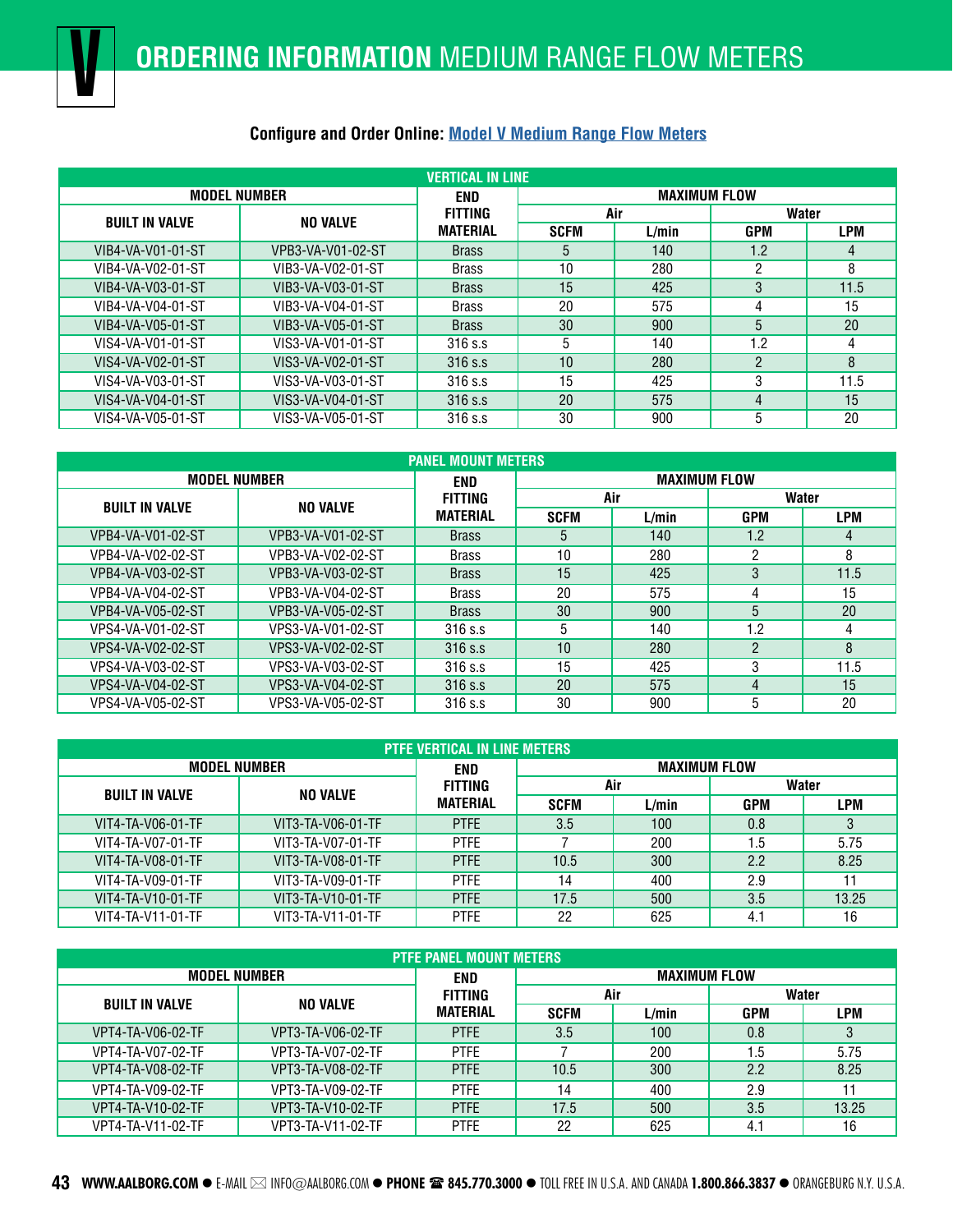# **DIRECT READING MULTI-GAS FLOW METERS**



Incorporating traditional rotameter precision glass technology, these rugged brass and stainless steel flow meters offer accurate and economical solutions to medium flow range measurements.

**xV meters** are designed with unique rotatable scales in either SCFM or L/min. Each features direct reading scales for 5 gases. (Argon, CO $_2$ , He, N $_2$ , & O $_2$ ).

# design features

- $\checkmark$  Rigid, compact construction.
- $\checkmark$  Multi-gas, rotatable direct reading scales for 5 gases.
- $\checkmark$  Graduations reflect metric or English systems.
- ✓ Vertical In-line or Panel Mount.

| <b>SCALES</b><br>Rotatable, direct reading Argon, CO <sub>2</sub> , He,<br>N <sub>2</sub> , & O <sub>2</sub> .<br><b>ACCURACY</b><br>$±5\%$ of full scale.<br>MAXIMUM TEMPERATURE 250 °F (121 °C). |
|----------------------------------------------------------------------------------------------------------------------------------------------------------------------------------------------------|
|                                                                                                                                                                                                    |
|                                                                                                                                                                                                    |
|                                                                                                                                                                                                    |
|                                                                                                                                                                                                    |
| MAXIMUM PRESSURE 150 psig (@ 200 °F).                                                                                                                                                              |
| <b>CONNECTIONS</b><br>3/8" NPT female in line or horizontal rear.                                                                                                                                  |

| <b>**MATERIALS OF CONSTRUCTION</b> |                                                        |
|------------------------------------|--------------------------------------------------------|
| TUBE SHIELDS                       | Polycarbonate.                                         |
| <b>FLOW TUBES</b>                  | Heavy walled precision formed borosilicate glass.      |
| <b>FLOATS</b>                      | Type 316 stainless steel.                              |
|                                    | <b>WETTED PARTS</b> Brass or type 316 stainless steel. |
| <b>SEALS</b>                       | FKM standard.                                          |
| <i><b>OPTIONAL:</b></i>            | Buna®, PTFE /FFKM and EPR.                             |

\*\*The selection of materials of construction, is the responsibility of the customer. The company accepts no liability.